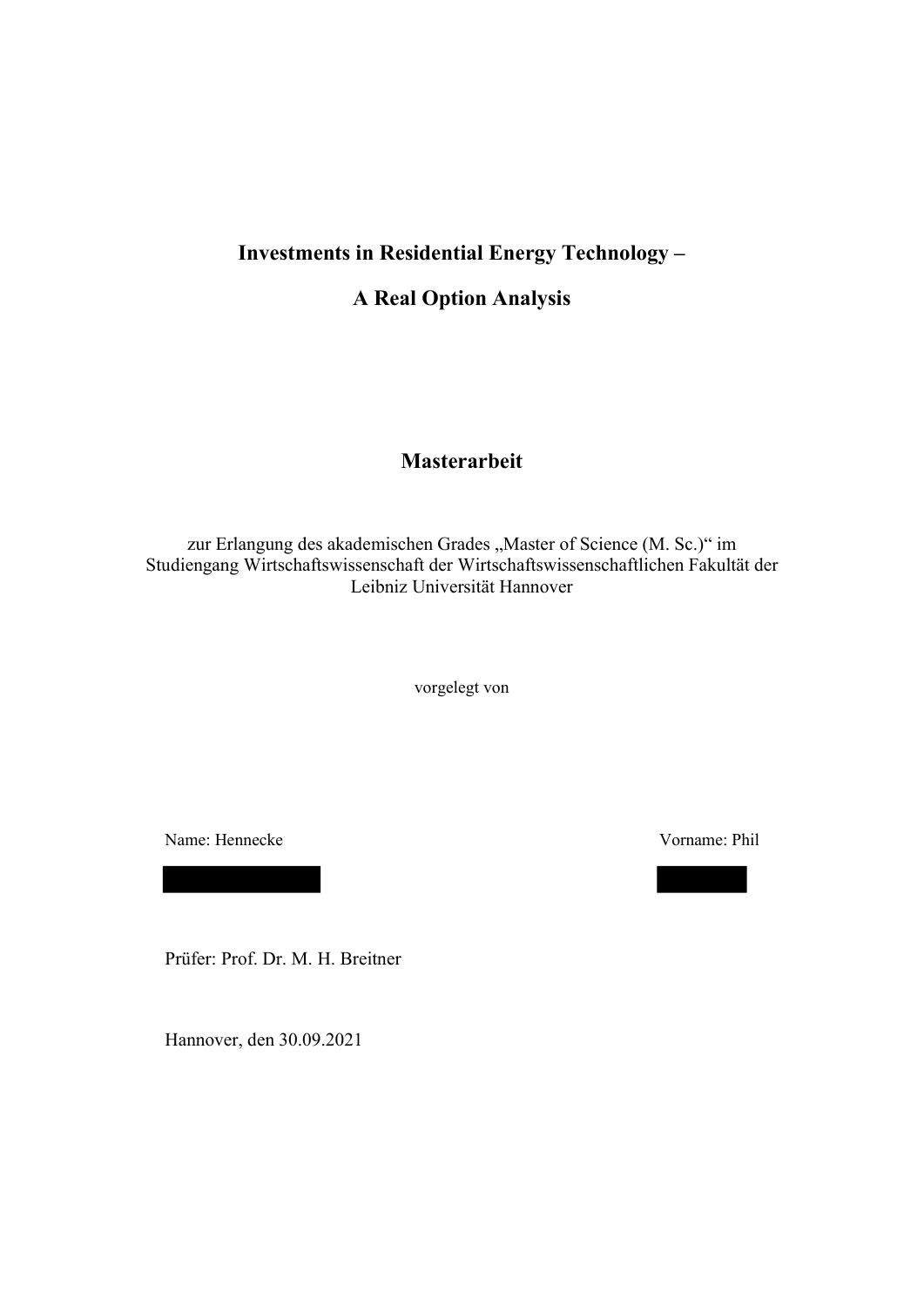# Table of Content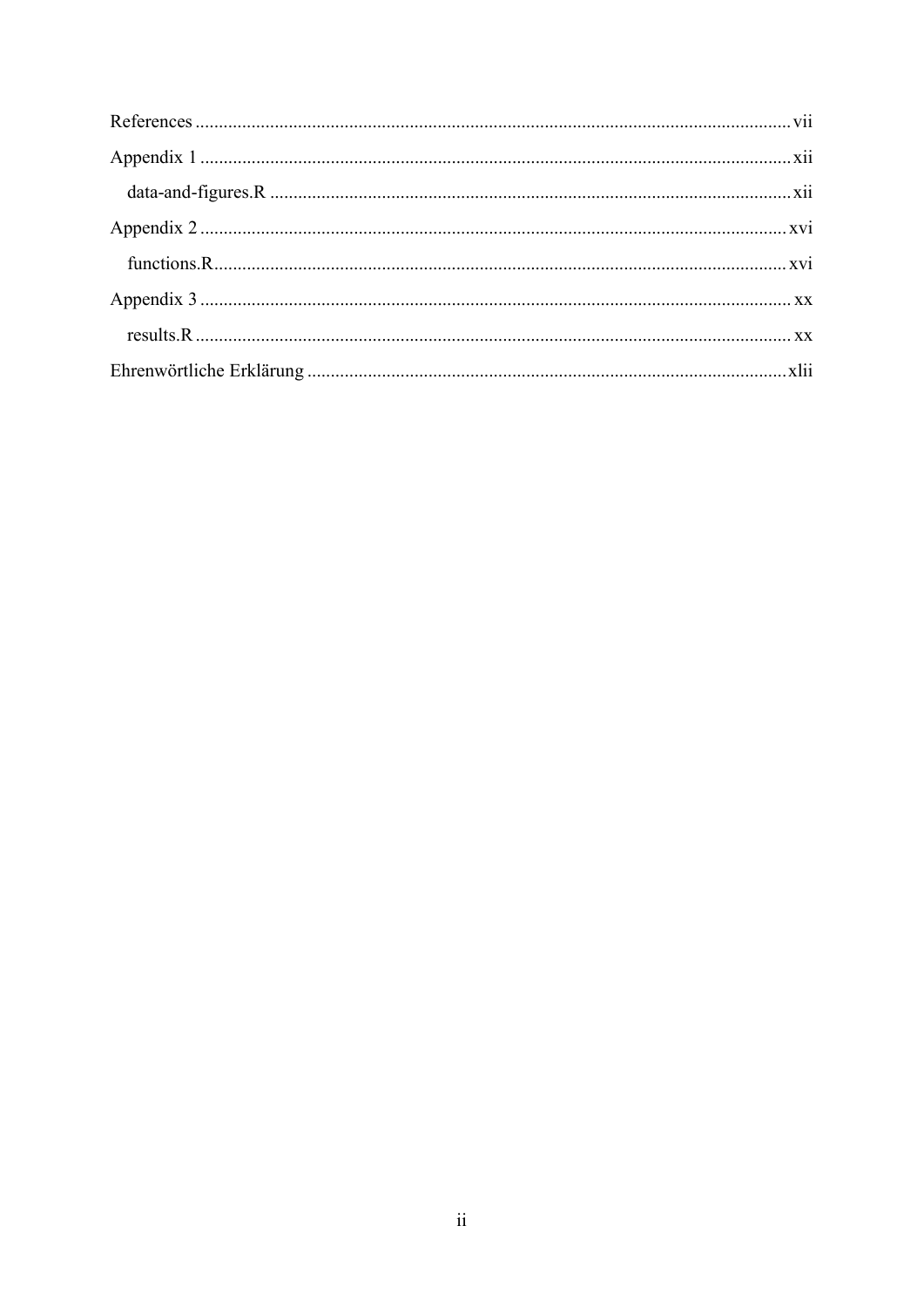### 1. Introduction

*"Energy is essential to our society to ensure our quality of life and to underpin all other elements of our economy. Renewable energy technologies offer the promise of clean, abundant energy gathered from self-renewing resources such as the sun, wind, earth, and plants."(Bull, 2001)* 

The use of fossil fuels for energy generation has been the subject of repeated discussion in recent years. In the literature, the emission of carbon dioxide that results from the combustion of these materials is considered to be a key variable in the justification of the ever more advanced climate change. Driven by climate change and fossil fuel depletion, an international consensus was made on the necessity of global energy transition from fossil fuels to renewable energy sources (Jeon and Shin, 2014). Energy sources in those considerations can be solar radiation and the resulting heat of the ground or wind power. This renewable energy comprises a multiple of the total energy produced by mankind, but it requires technologies to make use of it (Bull, 2001). Based on the already existing developed and commercialized renewable energy projects (REP) like photovoltaic systems (PVS), wind turbines, hydropower plants and heat pumps (HP), a variety of investment opportunities arises. In the past, these were mostly realized by governments and companies, but increasingly, private investors are also taking a step in this direction. However, the component of financial feasibility is usually the overriding consideration when investing in residential buildings. For the evaluation of such a project, one encounters a multitude of unanswered questions. Regardless of the investors inner drive to decide for such a project, the evaluation is associated with several uncertainties since the investment value is constantly changing. This in return is based on the fluctuating price of energy, consumption uncertainties and various performance factors of the system. It is unclear to what extent these fluctuations of variables influence the value of the REP and furthermore how this can be included in the evaluation. Known investment valuation methods, such as the discounted cash flow (DCF) and with it the net present value (NPV), rather assume that cash flows remain constant throughout the valuation process. These are therefore perfected for evaluating investments over a short period of time and preferably with minimal to no uncertainties (Lee, 2011). This makes valuation relatively uncomplicated and comprehensible, but this simplified view can potentially lead to misinterpretations. At the same time, these methods usually evaluate risk exclusively as a negative influence that fundamentally lowers the investment value. Although if the investor is given a certain room for maneuver, it could be possible that this risk can be used to the investors advantage and even create added value (Brach, 2003). It is therefore questionable whether or to what extent such a method is at all capable of valuing such a complex project (Brach, 2003). In the search for a more advanced valuation methodology that can evaluate such REPs and consider the entirety of uncertainties, the real option analysis has proven to be a suitable tool in the past. The resulting possibility of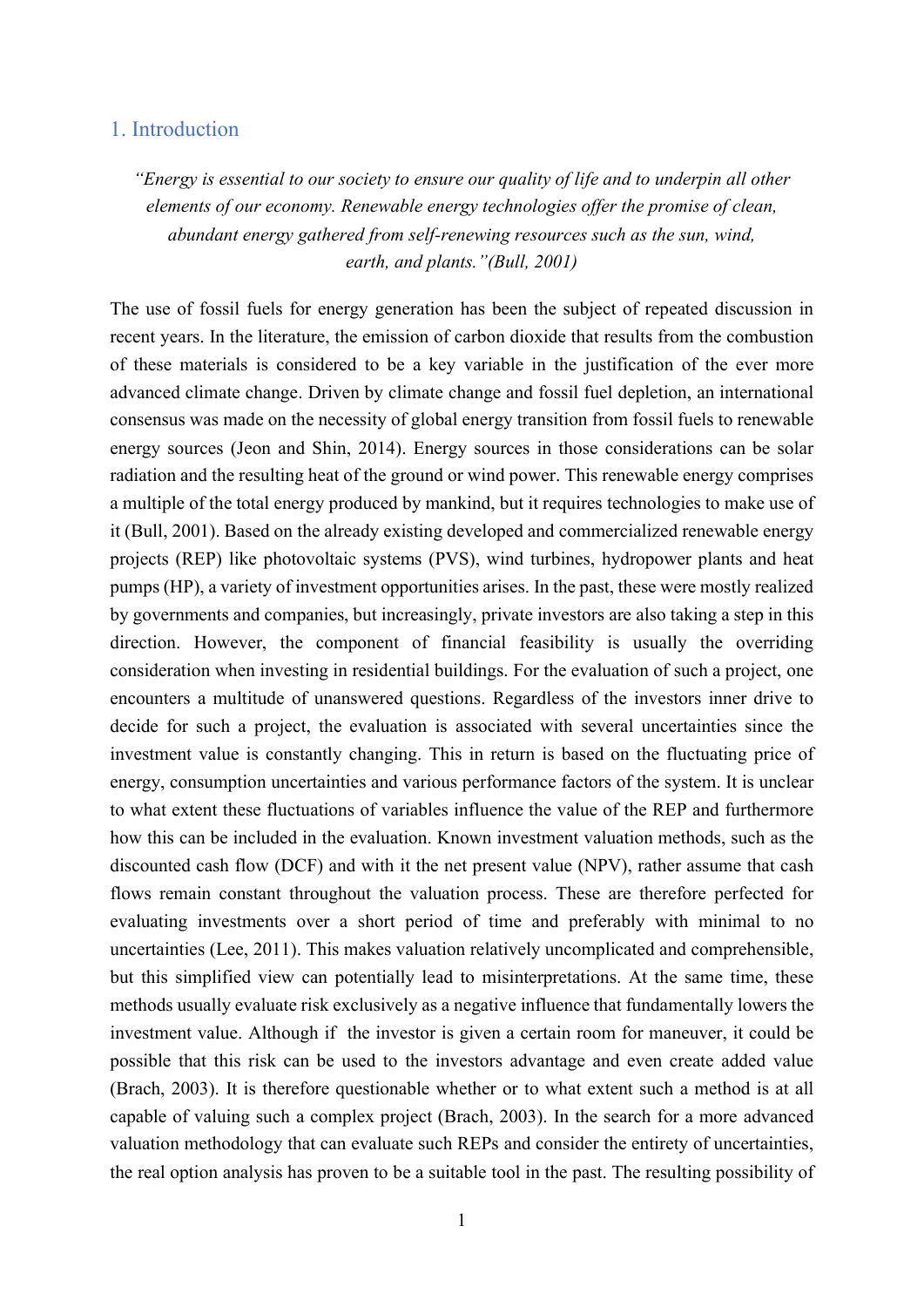a flexible investment time is considered as a basis to anticipate the existing risks and to take advantage of possible opportunities.

Two fundamental research questions therefore arise for this thesis:

 *RQ1: How can the methodology of ROA evaluate investments into renewable energy projects in residential buildings while considering the underlying uncertainties?* 

and beyond:

*RQ2: To what extend do the results differ in comparison to the commonly used technique?* 

In order to provide an insight into this topic and the defined research questions, this thesis first presents a general introduction to the term of investments which is accompanied by the explanation of the option theory. Furthermore, a consideration of the current state of research is conducted which is presented through the analysis of various publications in this area. After the deriving of the research gap, the presentation of case studies follows to demonstrate directly via examples the impact of the evaluation methodology. For this purpose, the implementation of a photovoltaic system (PVS) and the installation of a heat pump (HP) were explicitly considered. These case studies are implemented in the statistical computing programming language R in order to provide a possibility to perform calculations for different examples in a compromised time. The programming is based on defined functions which can be executed afterwards with other numerical examples. A discussion of the obtained results with the consideration of existing limitations represents in connection with a final conclusion and an outlook for further research the ending of this thesis.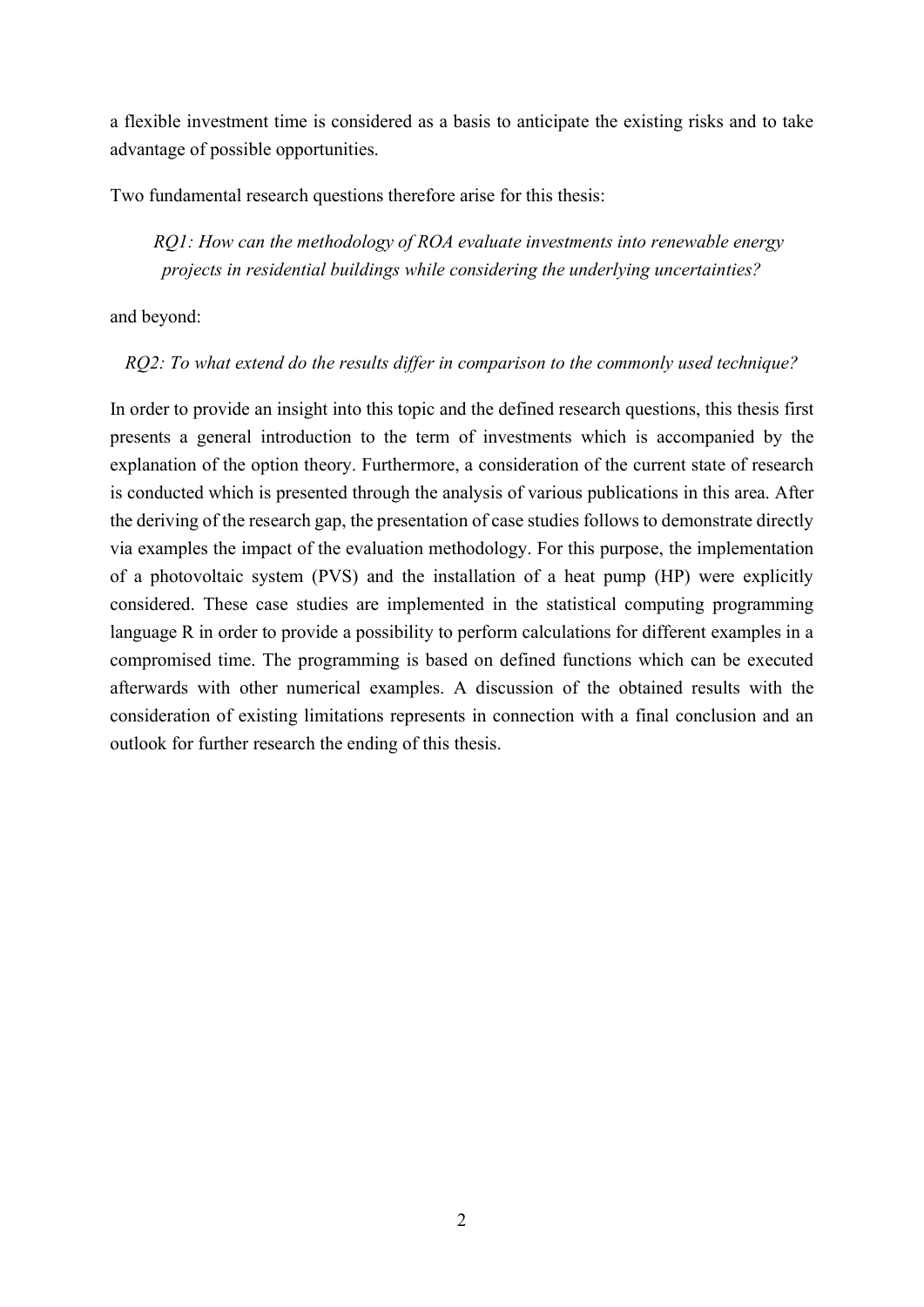### 6. Conclusion and Outlook

In order to demonstrate to what extent an evaluation with the help of ROA can be applied to the given case of renewable energy technology in residential buildings, this work has carried out the theoretical implementation and evaluation of REPs. The assumption was made that a potential investor would have the possibility to acquire an option that would allow the implementation of such a REP in a pre-defined time horizon. This option allows an investment in the given period of 10 years but does not force it to be realized at any particular stage. Additionally, the investor was allowed to postpone the investment decision to observe the further course of uncertainties. To illustrate these underlying uncertainties, a case study on the implementation of a PVS was used to examine how these uncertainties are reflected in the investment value. For this purpose, it was assumed that the added value of such a system is generated by the savings in contrast to the conventional purchase of electricity. An investment value was therefore linked to the price of electricity, which is knowingly subject to fluctuations. The costs incurred for such an implementation served as the strike price of the option. The consideration of the feed-in tariff available in Germany and realistic assumptions about the performance of the system under different weather conditions represent a feasible setting. For the case of this PVS, for both a 2-person household and a 4-person household, positive option values could then be predicted in the current period using this option theoretic approach. Simultaneously, by calculating the individual subsequent periods, it became possible to weigh up between the further use of the waiting option and the direct investment possibility, which in the end indicates the optimal investment timings. In addition to this case study, the implementation of a HP was evaluated. Here, a distinction could be made between the selection of different system types, the usage of government subsidies and the existing system to be substituted (gas or oil). In addition to positive option values in the current period and optimal investment times, it was also possible to draw conclusions about the individual influence of the various variables. Basically, it is noted that the defined risk-free rate and the underlying costs for the investment have a significant impact on the option value. However, the influence of the defined percentage fluctuation of the underlying investment value was identified to have a greater influence on the results of the valuation. This was further confirmed by an extension of the HP case study. In this extension, the cost variable was also attributed an uncertainty which resulted in immense costs that nevertheless resulted in a positive option value due to the fluctuation of the underlying investment value.

In order to establish a comparison with the traditional valuation methodology, namely the NPV, this discounted cash flow was also calculated for all implemented REPs using the same data basis. The results obtained for each project yield negative values and therefore led to a noninvestment according to the valuation basis of the NPV. Thus, a clear added value for the ROA could be demonstrated and, at the same time, the assumed weaknesses of this classical valuation